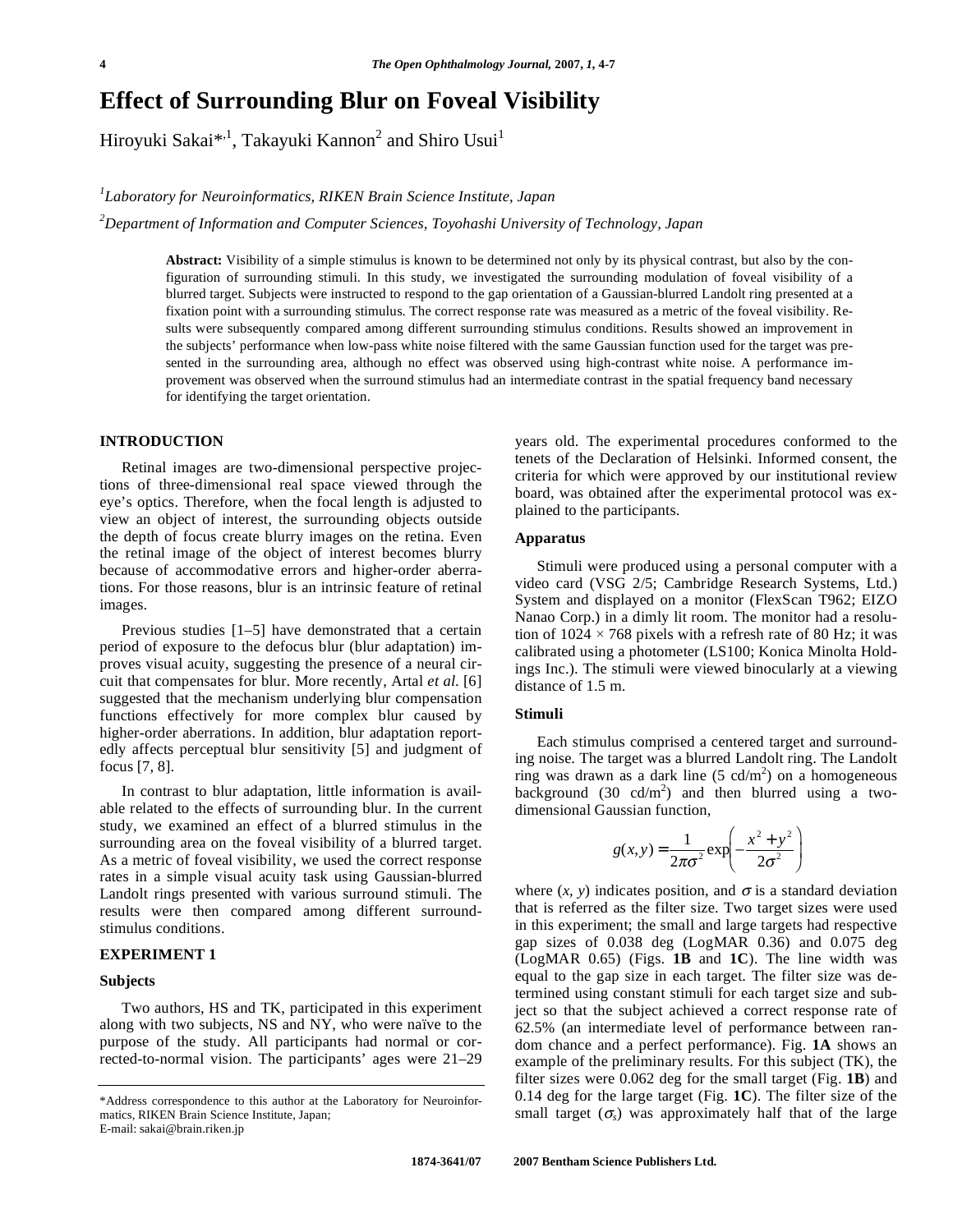target ( $\sigma_l$ ) for all subjects ( $\sigma_s = 0.062 \pm 0.003$  deg vs.  $\sigma_l =$  $0.14 \pm 0.01$  deg).



**Fig. (1).** Result from the preliminary experiment to determine the Gaussian filter sizes. The standard deviation that resulted in a correct response rate of 62.5% was determined using constant stimuli (**A**). For this subject (TK), the filter sizes were 0.062 deg for small target (circles) and 0.14 deg for large target (triangles). The lower panels show examples of the small (**B**) and large (**C**) targets, whose correct response is rightward.

 The surround stimuli were annular disks with internal and external diameters of 1 and 9 deg. The target stimulus was embedded in a 1-deg central circular region. Four surround stimuli were used in this experiment: white noise (0.95 contrast pseudorandom binary noise), two low-pass white noises generated with the same filters as those used for the targets ( $\sigma_s$ -noise and  $\sigma_l$ -noise), and homogeneous gray as a control condition. For all stimuli, the average luminance was set to  $30 \text{ cd/m}^2$ .

## **Procedure**

 We measured the correct response rate for identifying the gap orientation of the target using a four-alternative forcedchoice procedure (upward, downward, rightward, or leftward). After 180 s of adaptation to a homogeneous gray background (30 cd/m<sup>2</sup>), a trial sequence was activated. Each trial consisted of a fixation period of 3 s, followed by a nofixation period of 0.5 s, a stimulus interval of 1.5 s, and a second no-fixation period of 0.5 s. The subjects were instructed to judge the gap orientation during the fixation period for the next trial. The fixation point was a solid, dark red  $(10 \text{ cd/m}^2)$  square, which subtended a visual angle of about 2 arcmin. The stimulus was presented so that the center corresponded to the fixation point.

 The correct response rate was computed from 300 responses for each surround stimulus and target size. Subjects therefore should have performed more than 1,000 trials for each target size. To avoid fatigue, we divided the trials into 12 blocks and allowed the participants to take a 15-min break after every three blocks. All surround stimuli were presented randomly during each block with an equal probability; different sizes of targets were conducted in different blocks.

## **RESULTS & DISCUSSION**

 The correct response rates from different surround stimulus conditions were compared using one-way repeated measures analysis of variance (ANOVA) followed by paired Dunnet's post hoc tests. For the small target (Fig. **2A**), the main effect of the surround stimulus was significant  $[F(3, 3)]$  $= 4.615$ ;  $p = 0.032$ ]. In comparison to the control condition,  $\sigma_{s}$ -noise resulted in a significant performance improvement  $(p < 0.05)$ , whereas the other stimuli did not affect the performance  $(p > 0.05)$ . For the large target (Fig. 2B), although the main effect was unclear  $[F(3, 3) = 3.203; p = 0.076]$ , the  $\sigma_l$ -noise resulted in a significant performance improvement compared to the control condition ( $p < 0.05$ ).

 These results demonstrate that foveal visibility is improved when the target is surrounded with a certain level of low-pass white noise, suggesting the presence of a deblurring mechanism that depends on the spatial context. We also found that the deblurring effect depends on the target size, which suggests that mechanisms that are selective for spatial frequency are involved in the deblurring process because a spatial frequency band necessary for identifying the gap orientation would be highly correlated with the target size. Relationships between the target and surround stimuli in the spatial frequency domain are described in the next section.



**Fig. (2).** Psychophysical data from Experiment 1. For the small target (**A**), the correct response rate was significantly improved by surrounding low-pass white noise filtered with the same Gaussian function used for the target  $(\sigma_s)$ . In addition, a similar tendency was observed for the large target (**B**). For both targets, high contrast (0.95) binary noise did not produce an observable effect. Error bars represent the standard error.

#### **EXPERIMENT 2**

 Experiment 1 revealed that the surrounding blur modifies the foveal visibility of a blurred target and the surround modification depends on the target size. Then we ascribed it to different signal bands of the targets. In this experiment,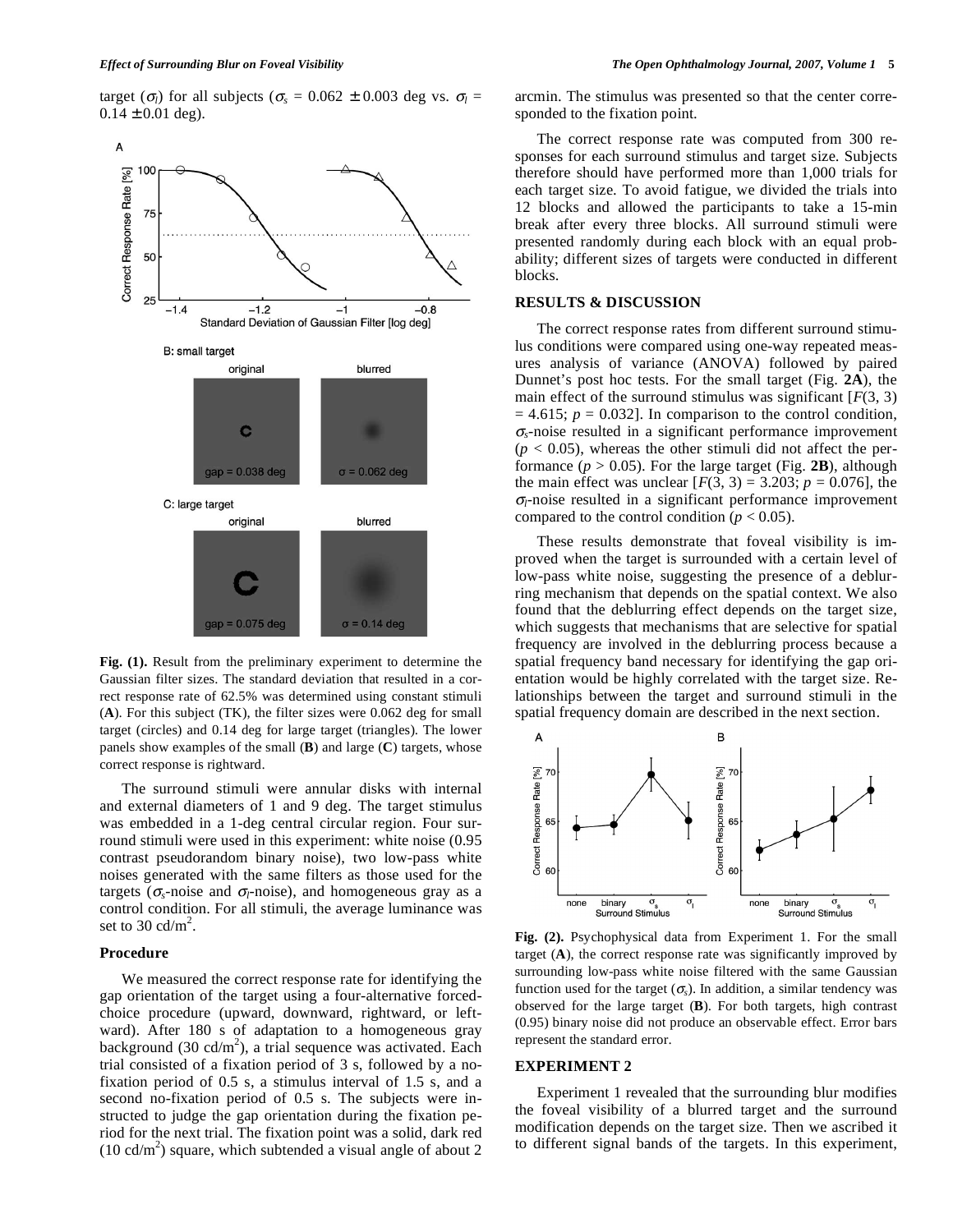we identify the signal band using the same protocols as those used for Experiment 1.

## **Methods**

 To identify the signal band, we applied rectangular notch filters to the target as follows: after transforming a target to the spatial frequency domain, we zeroed the amplitude spectrum in a specific band (notch filtering), and transformed it back to the spatial domain. The band was set as  $< 2$ , 2–4, 4– 8, and > 8 cpd (cycle per degree) for the small target, and < 2, 2–4, and > 4 cpd for the larger target. Three subjects (HS, NS, and NY) participated in this experiment. The remaining methods were identical to those described for Experiment 1, provided that no surround stimulus was presented.

#### **Results & Discussion**

 Fig. (**3**) shows the correct response rate of the participants for each target size. The leftmost point in each panel represents the control condition (no notch filter); the other points are plotted at the center frequency of the applied notch filter. For both targets, one-way repeated measures ANOVA revealed a significant main effect of the notch filter frequency ( $p < 0.0001$  for both target sizes). In comparison to the control condition, the performance was significantly degraded, as demonstrated by the lack of bands from 2 to 8 cpd for the small target  $(p < 0.01$ ; Fig. **3A**) and less than 4 cpd for the large target ( $p < 0.01$ ; Fig. 3B). In addition, no other tested conditions produced an improvement in the participants' performance.

 These results demonstrate that, as expected, the signal band shifts to a lower frequency with increased target size. Interestingly, no performance improvement was found for any of the bands we tested: no clear noise band interferes with the task as a masker. This fact suggests that, if the sensitivity changes in the spatial frequency-selective mechanisms resulted in the performance improvement observed in Experiment 1, the surrounding low-pass white noise facilitates the sensitivities responsible for a certain band overlapping with the signal band. In addition, the sensitivity suppression in the remainder of the band does not explain the performance improvement.



**Fig. (3).** Correct response rates of notch-filtered targets. Each data point was plotted at the center frequency of the applied notch filter except for the leftmost point, which represents the performance level without notch filtering. Error bars show the standard error. For the small target (**A**), the signal band ranged from approximately 2 to 8 cpd. For the large target (**B**), it shifted to lower spatial frequencies (less than 4 cpd). In each panel, the amplitude spectra of surrounding stimuli used in Experiment 1 were superimposed (refer to the right ordinate). Dashed and dotted curves respectively represent the  $\sigma_{s}$ -noise and  $\sigma_{l}$ -noise.

### **GENERAL DISCUSSION**

 We investigated the effect of surrounding blur on the foveal visibility of a blurred target using a visual acuity task with Gaussian-blurred Landolt rings as the target and observed a significant improvement in the participants' performance when low-pass white noise that had been filtered with the same Gaussian function as that used for the target was presented in the surrounding area.

 As a framework for the mechanisms underlying the surround modulation of the foveal visibility, we propose a simple computational scheme (Fig. **4**). The scheme assumes two stages in two pathways. The stage consists of units for multiresolution analysis (MRA) and decision process (DP), whereas the pathways are responsible for the foveal and surround regions. In the foveal pathway, the MRA stage decomposes an input foveal image into low, middle, and high spatial frequency components, which corresponds to early visual cortices with receptive fields that are tuned to a specific spatial frequency. During the DP stage, the orientation of a Landolt ring is determined based on the perceived image that is reconstructed as a weighted sum of the outputs of the MRA stage. The surrounding pathway also contains an MRA stage, but not the following DP stage because, in our experiments, the visual acuity task was performed only with the foveal region. In this scheme, there are expected to be two possible types of surround modulation: gain control for the weighted sum and improvement of the DP stage.



**Fig. (4).** Simple computational scheme for the surround modulation on the foveal visibility of a blurred target (see text for details).

 A subject is required to attend to a large spatial area because it is difficult to localize the target when a target stimulus is not very visible. According to signal detection theory, such spatial uncertainty is predicted to impair target detection [9]. Conversely, if a surround stimulus reduces the spatial uncertainty about the target location, then the detection performance would improve, which might represent the effect of the surround stimulus during the DP stage. For instance, Petrov *et al*. [10] has recently shown that the contrast detection facilitation by collinear flankers is largely attributable to spatial uncertainty reduction, although this result remains controversial [11–13]. However, it seems unlikely that our result is explainable only by a decrease in the spatial uncertainty because the surrounding  $\sigma_{\rm s}$ -noise significantly improved the performance of the participants for the small target (Fig. **2A**), but not for the large target (Fig. **2B**). A significant improvement in the performance would also have been observed for the large target if the decreased spatial